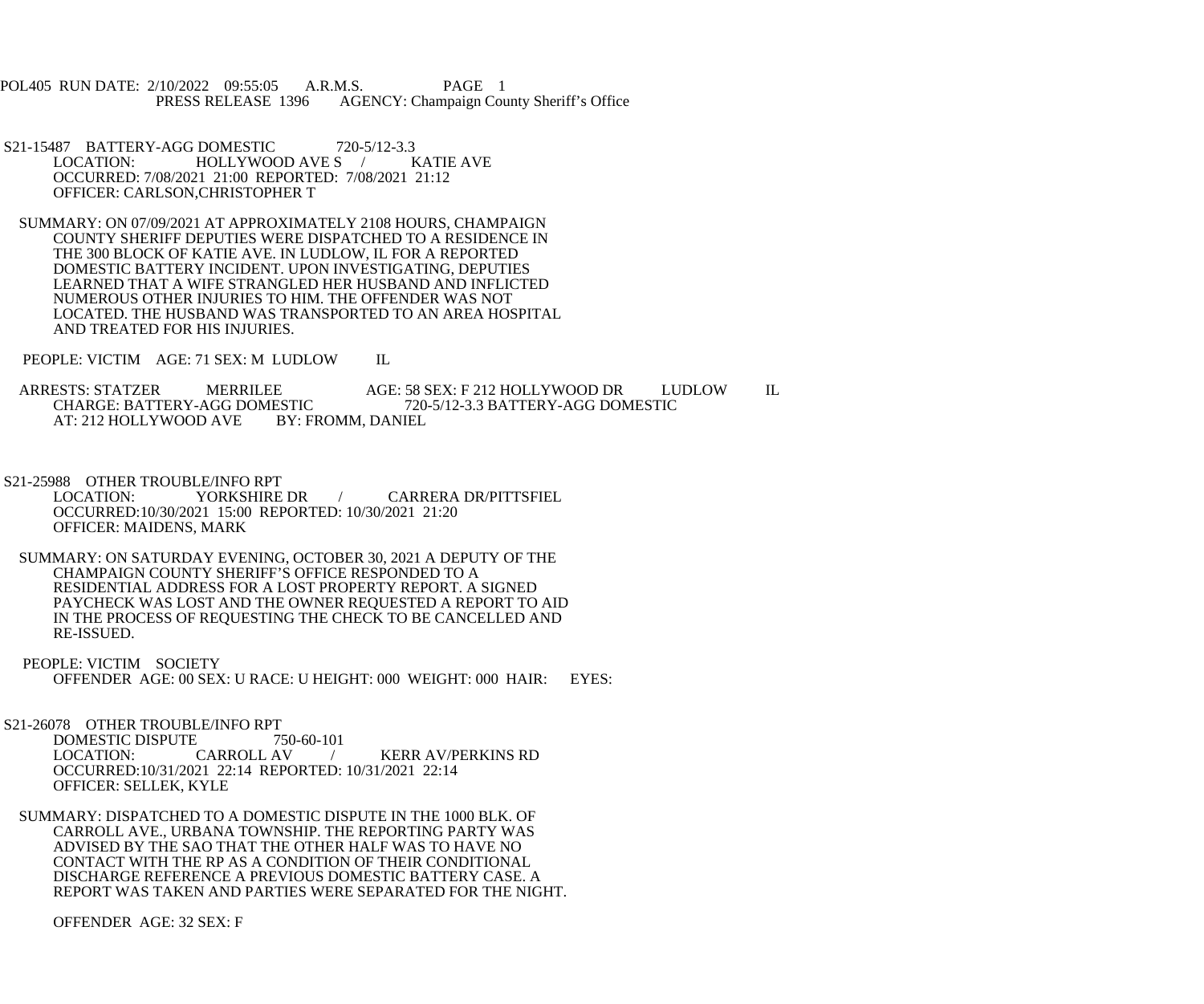POL405 RUN DATE: 2/10/2022 09:55:05 A.R.M.S. PAGE 2<br>PRESS RELEASE 1396 AGENCY: Champaign Cou AGENCY: Champaign County Sheriff's Office VICTIM AGE: 39 SEX: M URBANA IL

- S21-26919 WARRANT-IN STATE NO REAR REGISTRATION LIGHT 625-5/12-201C<br>LOCATION: N MAIN ST N (@EGI LOCATION: N MAIN ST N  $/$  @ E GRAND AV OCCURRED:11/08/2021 20:36 REPORTED: 11/08/2021 20:36 OFFICER: LIVINGSTON, ANDREW
- SUMMARY: ON 11/8/2021, CHAMPAIGN COUNTY SHERIFF DEPUTIES CONDUCTED A TRAFFIC STOP IN THE 500 BLOCK OF MAIN ST IN SAINT JOSEPH. DEPUTIES LEARNED THAT THE DRIVER OF THE VEHICLE HAD AN ACTIVE WARRANT. THE DRIVER WAS ISSUED A STATE NOTICE TO APPEAR AND WAS RELEASED FROM THE SCENE.
- PEOPLE: VICTIM SOCIETY-WARRANTS/RECOVERED PROPERTY OFFENDER AGE: 42 SEX: M

ARRESTS: JOHNSON TERRY LEE AGE: 42 SEX: M 500 W PARK ST THOMASBORO IL CHARGE: WARRANT-IN STATE CHARGE: WARRANT-IN STATE WARRANT<br>AT: MAIN ST/GRAND ST BY: LIVINGSTON. ANDREW BY: LIVINGSTON, ANDREW

- S21-27221 THEFT \$500 AND UNDER 720-5/16-1<br>LOCATION: STONEYBROOK DR STONEYBROOK DR / MORAINE DR/S DUNCAN OCCURRED:11/12/2021 8:09 REPORTED: 11/12/2021 8:10 OFFICER: REIFSTECK, AMANDA
- SUMMARY: ON 11/12/2021 AT APPROXIMATELY 0810 HOURS, CHAMPAIGN COUNTY SHERIFF DEPUTIES WERE DISPATCHED TO THE 3000 BLOCK OF STONEYBROOK IN CHAMPAIGN, IL FOR A REPORT OF DECEPTIVE PRACTICE. UPON ARRIVAL, DEPUTIES GATHERED INFORMATION FROM THE REPORTING PERSON AND COLLECTED EVIDENCE. DEPUTIES ADVISED THE REPORTING PERSON TO CHANGE HIS PASSWORD AND CANCEL HIS CREDIT CARD.
- PROPERTY: STOLEN 1 FOOD-OTHER/NON MEAT

OFFENDER SEX: RACE: HEIGHT: 000 WEIGHT: 000 HAIR: EYES:<br>VICTIM CHASE BANK - URBANA URBANA LL VICTIM CHASE BANK - URBANA<br>VICTIM AGE: 1 SEX: M CHAMPAIGN IL VICTIM AGE: 1 SEX: M CHAMPAIGN

S21-27244 BURGLARY FROM MOTOR VEHICLE 720-5/19-1<br>LOCATION: WILTSHIRE DR / 2300E/AL / 2300E/ALDERBURY DR OCCURRED:11/11/2021 8:48 REPORTED: 11/12/2021 13:22 OFFICER: FERRIMAN, RICHARD

 SUMMARY: RP HAD HER VEHICLE ENTERED OVERNIGHT AND THEY GOT VIDEO SURVEILLANCE ON THE SUSPECTS. THE SUSPECT TRIED ALL THREE VEHICLES IN THE DRIVEWAY AND ONLY ONE VEHICLE HAD THE DOORS UNLOCKED. RP ADVISED THE ONLY THING TAKEN AT THIS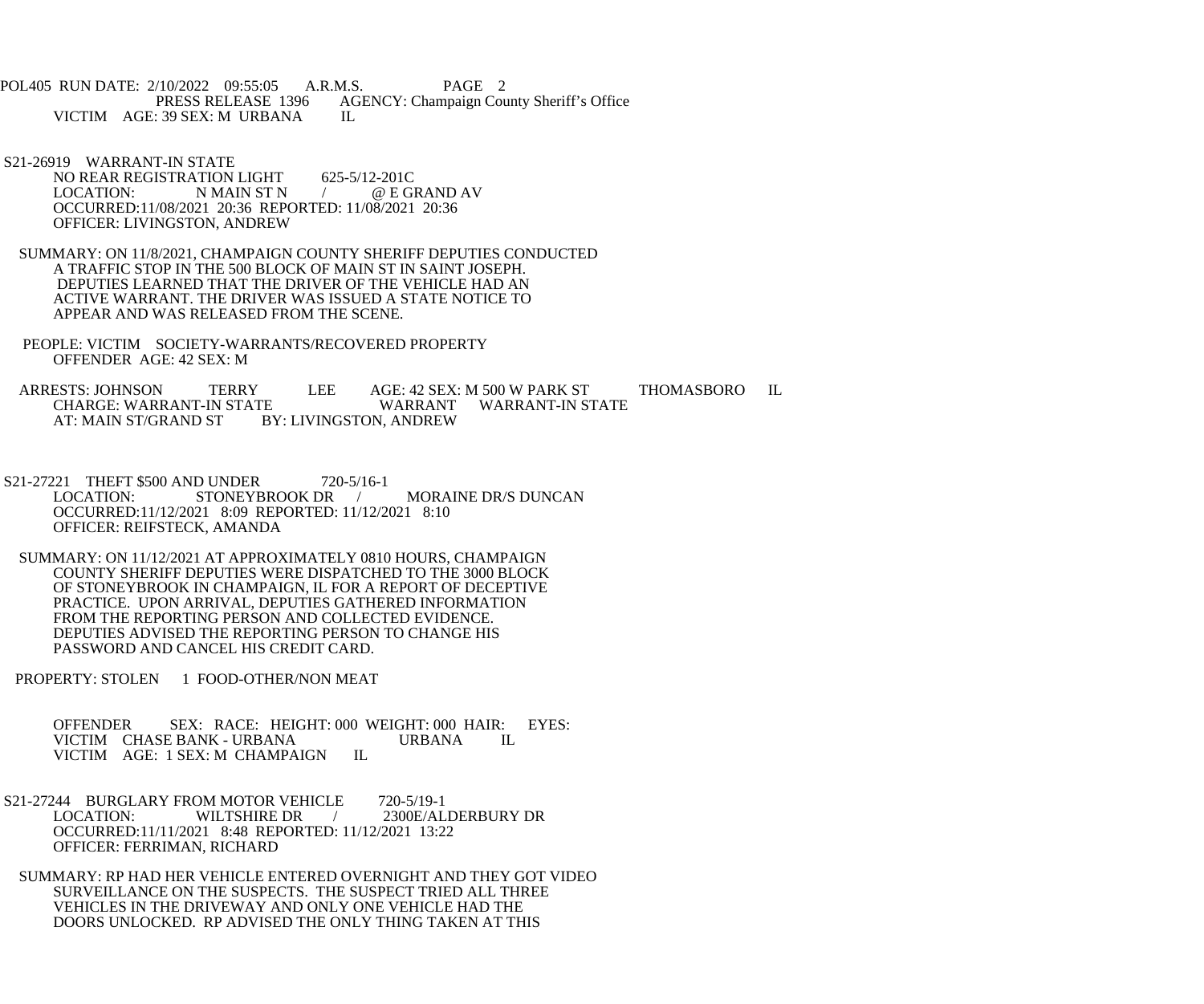POL405 RUN DATE: 2/10/2022 09:55:05 A.R.M.S. PAGE 3 PRESS RELEASE 1396 AGENCY: Champaign County Sheriff's Office TIME WAS \$15 IN U.S. CURRENCY. LATENT FINGERPRINTS WERE LIFTED AND PLACED INTO EVIDENCE.

PROPERTY: STOLEN 1 CURRENCY-NOT CHECKS/BOND

 OFFENDER AGE: 00 SEX: U RACE: U HEIGHT: 506 WEIGHT: 130 HAIR: EYES: DESCR: LIGHT COLORED HOODED SWEATSHIRT AND DRK GRY SWEATPANTS VICTIM AGE: 44 SEX: F SAINT JOSEPH IL VICTIM AGE: 47 SEX: M ST JOSEPH IL

 S21-27270 CRISIS INTERVEN. - OTHER DOMESTIC DISPUTE 750-60-101 LOCATION: 400 BLOCK OF CR 3400 N E FOOSLAND OCCURRED:11/12/2021 12:00 REPORTED: 11/12/2021 18:10 OFFICER: CHRISTENSEN, CORY

 SUMMARY: MALE ADMITTED ON A PETITION FOR INVOLUNTARY ADMISSION AT CARLE ER DUE TO HOMICIDAL STATEMENTS.

 OFFENDER AGE: 26 SEX: M OFFENDER SEX: RACE: HEIGHT: 000 WEIGHT: 000 HAIR: EYES: VICTIM AGE: 50 SEX: F FOOSLAND IL VICTIM AGE: 50 SEX: F FOOSLAND IL<br>VICTIM AGE: 75 SEX: F FOOSLAND IL VICTIM AGE: 75 SEX: F FOOSLAND IL<br>VICTIM AGE: 26 SEX: M URBANA IL VICTIM AGE: 26 SEX: M URBANA

- S21-27388 BATTERY-DOMESTIC 720-5/12-3.2<br>LOCATION: FERN ST / BEES BEESON DR/BEESON DR OCCURRED:11/14/2021 23:25 REPORTED: 11/14/2021 23:25 OFFICER: FLOYD,CODY L
- SUMMARY: ON 11/14/21 AT APPROXIMATELY 23:26 HOURS, CHAMPAIGN COUNTY SHERIFF'S DEPUTIES WERE DISPATCHED TO FERN DRIVE IN URBANA TOWNSHIP FOR THE REPORT OF A DOMESTIC BATTERY. INVOLVED PARTIES WERE INTERVIEWED. PARTIES WERE SEPARATED AND NO ARRESTS WERE MADE.

 OFFENDER AGE: 19 SEX: F OFFENDER AGE: 56 SEX: F VICTIM AGE: 19 SEX: F URBANA IL<br>VICTIM AGE: 56 SEX: F URBANA IL VICTIM AGE: 56 SEX: F URBANA

 S21-28295 BATTERY 720-5/12-3 LOCATION: 100 BLOCK OF NORTH ST E OCCURRED:11/25/2021 12:05 REPORTED: 11/25/2021 12:05 OFFICER: VERCLER, JEFF

 SUMMARY: FATHER OF 9-YEAR-OLD CHILD CAME TO MOTHER'S RESIDENCE TO PICK UP THE CHILD AS IT WAS THANKSGIVING. THERE WAS NO CUSTODY AGREEMENT AND NO ARRANGEMENTS WERE MADE PRIOR THE THE FATHER SHOWING UP. MOTHER WOULD NOT LET CHILD GO WITH THE FATHER. FATHER HAD BEEN DRINKING AND BECAME BELLIGERENT WITH MOTHER'S BOYFRIEND. FATHER AND BOYFRIEND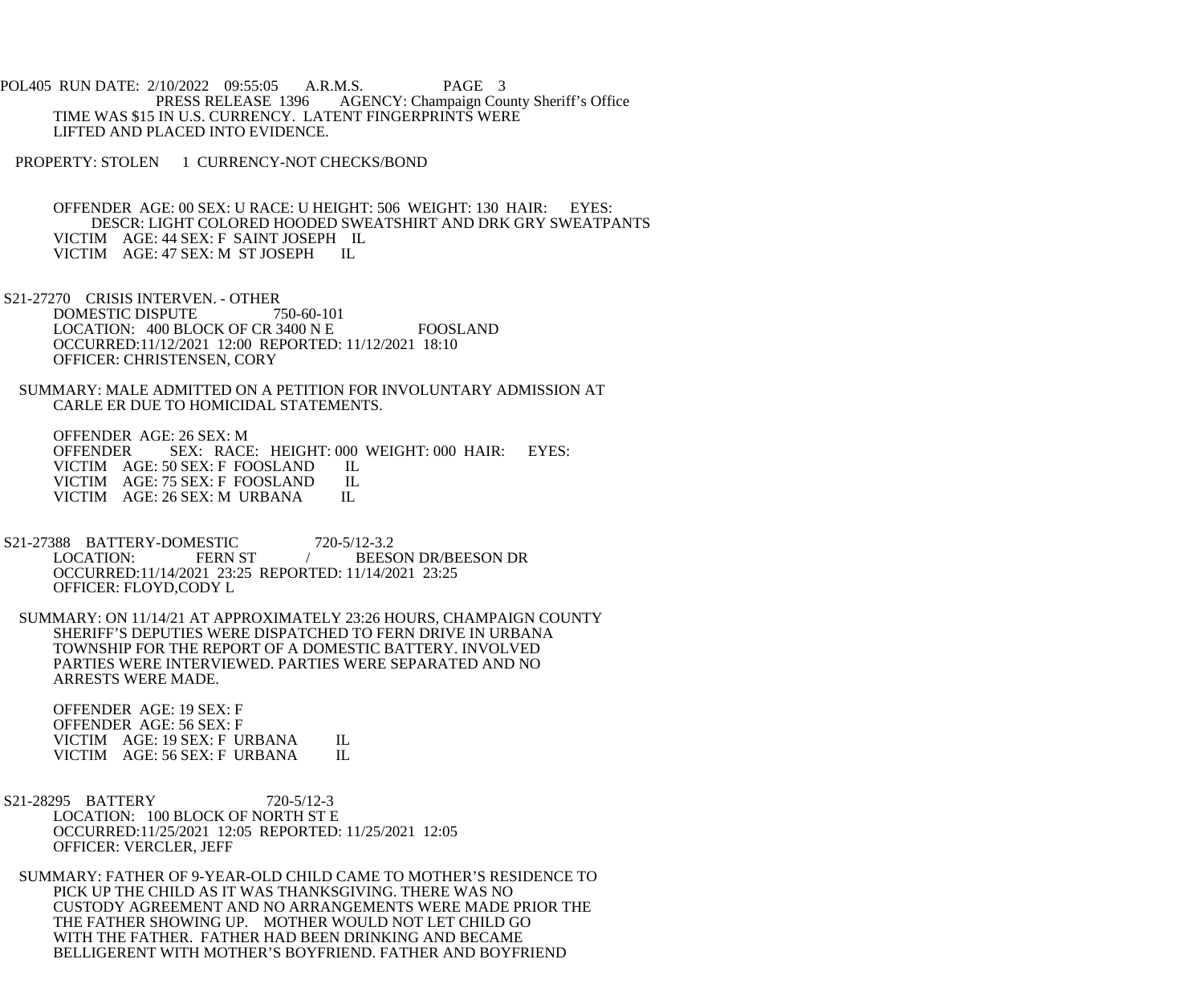POL405 RUN DATE: 2/10/2022 09:55:05 A.R.M.S. PAGE 4<br>PRESS RELEASE 1396 AGENCY: Champaign Cou AGENCY: Champaign County Sheriff's Office HAD AT LEAST TWO PHYSICAL CONFRONTATIONS IN THE DRIVEWAY AND FRONT YARD OF RESIDENCE. FATHER OF CHILD APPEARED TO BE THE AGGRESSOR DURING THESE. FATHER WAS ALMOST LEGALLY INTOXICATED AND HIS FATHER WAS CALLED TO PICK HIM UP.

 OFFENDER AGE: 29 SEX: M VICTIM AGE: 26 SEX: M GIFFORD IL

 S21-29764 BATTERY-DOMESTIC 720-5/12-3.2 CONSPIRE LOCATION: 1500 BLOCK OF COMANCHE DR OCCURRED:12/13/2021 15:13 REPORTED: 12/13/2021 15:13 OFFICER: WELDON, MATTHEW

 SUMMARY: DEPUTIES WERE DISPATCHED TO A HENSLEY TOWNSHIP ADDRESS IN REFERENCE TO A MEET COMPLAINANT CALL REGARDING CHILD CUSTODY ISSUES. WHILE ENROUTE, METCAD ADVISED THAT THE PARTIES INVOLVED HAD BECOME PHYSICAL WITH EACH OTHER. BOTH PARTIES CLAIMED THE OTHER HAD STRUCK THEM. THE PARTIES WERE SEPARATED AND DCFS WAS NOTIFIED REGARDING THE CHILD.

 OFFENDER AGE: 28 SEX: M OFFENDER AGE: 25 SEX: F VICTIM AGE: 28 SEX: M CHAMPAIGN IL<br>VICTIM AGE: 25 SEX: F CHAMPAIGN IL VICTIM AGE: 25 SEX: F CHAMPAIGN

S21-29820 DISORDERLY CONDUCT-ALL OTHER 720-5/26-1<br>UNLAWFUL USE OF WEAPONS 720-5/24-1 UNLAWFUL USE OF WEAPONS LOCATION: 100 BLOCK OF STERLING CT OCCURRED:12/14/2021 0:35 REPORTED: 12/14/2021 0:41 OFFICER: MAIDENS, MARK

 SUMMARY: ON TUESDAY MORNING, DECEMBER 14, 2021 CHAMPAIGN COUNTY SHERIFF'S OFFICE DEPUTIES RESPONDED TO AN APARTMENT IN THE VILLAGE OF SAVOY FOR NOISE COMPLAINTS, FOLLOWED SHORTLY THEREAFTER BY THREAT COMPLAINTS. ALLEGATIONS WERE MADE OF THE DISPLAY OF A HANDGUN, THOUGH NO HANDGUN WAS FOUND DURING SEARCH. NO ARREST HAS BEEN MADE.

 OFFENDER AGE: 20 SEX: M OFFENDER AGE: 19 SEX: M VICTIM AGE: 21 SEX: F SAVOY IL

S21-29843 BATTERY 720-5/12-3<br>THEFT OVER \$500 720-5/16-1 THEFT OVER \$500 LOCATION: 1400 BLOCK OF BETSY ROSS DR OCCURRED:12/14/2021 10:00 REPORTED: 12/14/2021 10:05 OFFICER: REIFSTECK, BRANDON

SUMMARY: COMPLAINANT SAID SUSPECT PUSHED HIM INSIDE THE RESIDENCE.

PROPERTY: STOLEN 1 CELLULAR PHONE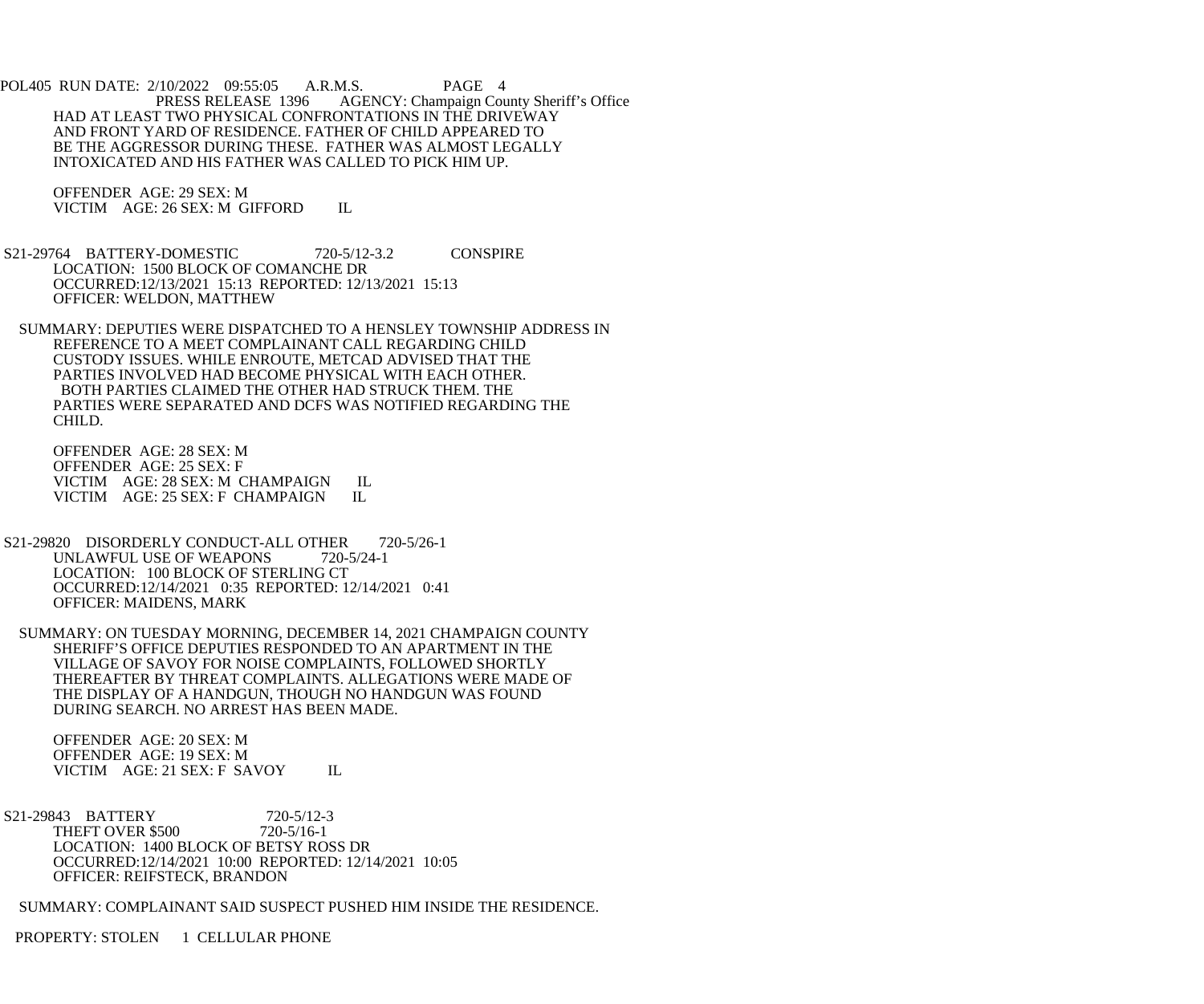POL405 RUN DATE: 2/10/2022 09:55:05 A.R.M.S. PAGE 5<br>PRESS RELEASE 1396 AGENCY: Champaign Cou AGENCY: Champaign County Sheriff's Office

 OFFENDER AGE: 26 SEX: M OFFENDER AGE: 31 SEX: F VICTIM AGE: 31 SEX: M URBANA IL

 S21-29848 WARRANT-IN STATE LOCATION: 100 BLOCK OF MAIN E OCCURRED:12/14/2021 10:20 REPORTED: 12/14/2021 10:20 OFFICER: GORE, CHRISTOPHER

SUMMARY: PIATT CO. WARRANT ARREST

PEOPLE: VICTIM SOCIETY-WARRANTS/RECOVERED PROPERTY

ARRESTS: BENTON-COX TYLER CHRISTIAN AGE: 28 SEX: M 2404 HIGHVIEW CT #2 CHAMPAIGN IL<br>CHARGE: WARRANT-IN STATE WARRATN PIATT CO|FTA|CANNABIS CHARGE: WARRANT-IN STATE WARRATN PIATT CO|FTA|CANNABIS<br>AT: 101 E MAIN BY: GORE. CHRISTOPHER BY: GORE, CHRISTOPHER

 S21-29924 BATTERY 720-5/12-3 LOCATION: 1400 BLOCK OF BETSY ROSS DR OCCURRED:12/15/2021 4:11 REPORTED: 12/15/2021 4:11 OFFICER: MAYO, NICHOLAS

 SUMMARY: ON 12-15-21 DEPUTIES WERE DISPATCHED TO A RESIDENCE IN URBANA TOWNSHIP FOR A REPORT OF A MALE SUBJECT THAT ENTERED THE RESIDENCE AND PUSHED THE RP. THE RP REQUESTED TO BE SEEN BY MEDICAL PERSONNEL FOR AN INJURY TO HIS RIGHT HAND/WRIST. DEPUTIES SUMMONED MEDICAL TO THE RESIDENCE. DEPUTIES LATER MADE CONTACT WITH THE MALE SUBJECT, WHO SUBSEQUENTLY ADMITTED TO ENTERING THE RESIDENCE AND PUSHING THE MALE SUBJECT. THE SUSPECT WAS ISSUED A STATE NTA FOR BATTERY.

PEOPLE: VICTIM AGE: 30 SEX: M URBANA IL

| <b>ARRESTS: MARTE</b>  | JOSEPH |                    | AGE: 26 SEX: M 921 ILLINOIS CT | RANTOUL |  |
|------------------------|--------|--------------------|--------------------------------|---------|--|
| <b>CHARGE: BATTERY</b> |        |                    | 720-5/12-3 BATTERY             |         |  |
| AT: BETSY ROSS DR      |        | BY: MAYO, NICHOLAS |                                |         |  |

 S21-30129 BURGLARY 720-5/19-1 LOCATION: 700 BLOCK OF THIRD ST N ST JOSEPH OCCURRED:12/10/2021 12:00 REPORTED: 12/17/2021 14:15 OFFICER: METZLER, JEFFREY

 SUMMARY: DEPUTIES WERE DISPATCHED TO THE 700 BLOCK OF N. THIRD ST. IN THE VILLAGE OF SAINT JOSEPH FOR A REPORT OF A THEFT. DEPUTIES LEARNED SEVERAL STORAGE UNITS HAD THEIR LOCKS CUT,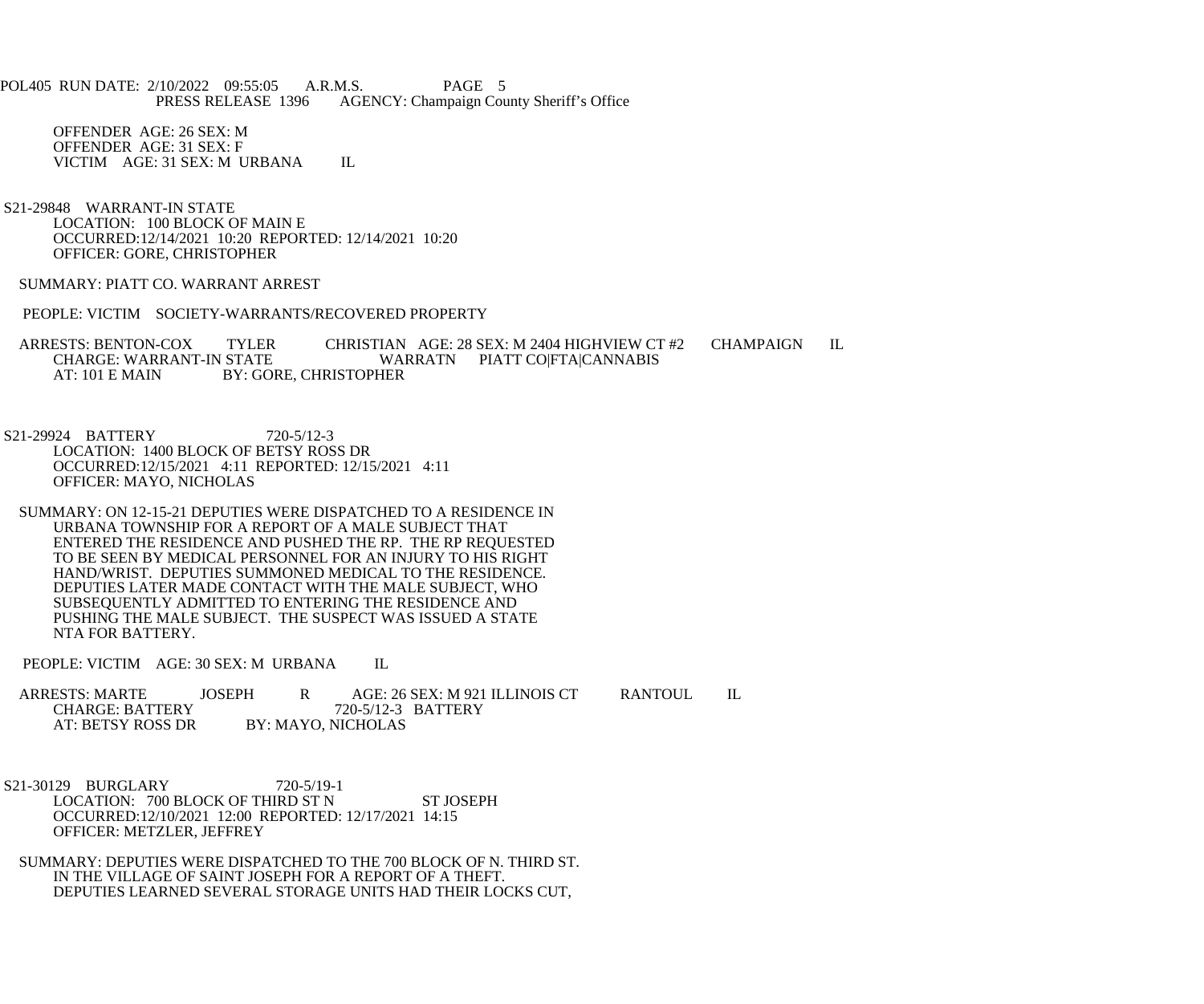POL405 RUN DATE: 2/10/2022 09:55:05 A.R.M.S. PAGE 6<br>PRESS RELEASE 1396 AGENCY: Champaign Cou AGENCY: Champaign County Sheriff's Office WERE ENTERED AND ITEMS WERE STOLEN. THERE WERE NO CAMERAS DISCOVERED IN THE AREA AND NO SUSPECT INFORMATION.

PROPERTY: STOLEN 1 LUGGAGE

- STOLEN 3 ANTIQUES
- STOLEN 1 ANTIQUES
- STOLEN 1 ANTIQUES
- STOLEN 6 PHOTOGRAPHIC EQUIPMENT
- STOLEN 2 PHOTOGRAPHIC EQUIPMENT
- STOLEN 1 ANTIQUES
- STOLEN 1 FURNISHINGS
- STOLEN 2 CONSTRUCTION EQUIPMENT

 OFFENDER AGE: 00 SEX: U RACE: U HEIGHT: 000 WEIGHT: 000 HAIR: EYES: VICTIM AGE: 78 SEX: F SAINT JOSEPH IL VICTIM AGE: 70 SEX: M ST JOSEPH IL<br>VICTIM AGE: 65 SEX: F ST JOSEPH IL VICTIM AGE: 65 SEX: F ST JOSEPH

- S21-30147 RECKLESS DISCHARGE OF A FIREARM 720-5/24-1.5<br>LOCATION: 600 BLOCK OF SCOTTSWOOD DR URBANA LOCATION: 600 BLOCK OF SCOTTSWOOD DR OCCURRED:12/17/2021 18:30 REPORTED: 12/17/2021 18:31 OFFICER: SHAW, RYNE M
- SUMMARY: CCSO DEPUTIES WERE DISPATCHED TO A RESIDENTIAL AREA IN URBANA TOWNSHIP FOR SHOTS FIRED. DEPUTIES WERE ABLE TO FIND EVIDENCE THAT A SHOOTING OCCURRED. DEPUTIES COLLECTED EVIDENCE AT THE SCENE.
- PEOPLE: VICTIM SOCIETY OFFENDER AGE: 00 SEX: U RACE: U HEIGHT: 000 WEIGHT: 000 HAIR: EYES:
- S21-30170 BATTERY-DOMESTIC 720-5/12-3.2 LOCATION: 2100 BLOCK OF BARNES ST OCCURRED:12/17/2021 21:33 REPORTED: 12/17/2021 21:43 OFFICER: SHAW, RYNE M
- SUMMARY: DEPUTIES WERE DISPATCHED TO A RESIDENCE FOR A BATTERY REPORT. SUBJECTS WERE GIVEN ADVICE ON HOW TO GET AN ORDER OF PROTECTION.

 OFFENDER AGE: 59 SEX: F VICTIM AGE: 82 SEX: M URBANA IL

S21-30169 BATTERY-DOMESTIC 720-5/12-3.2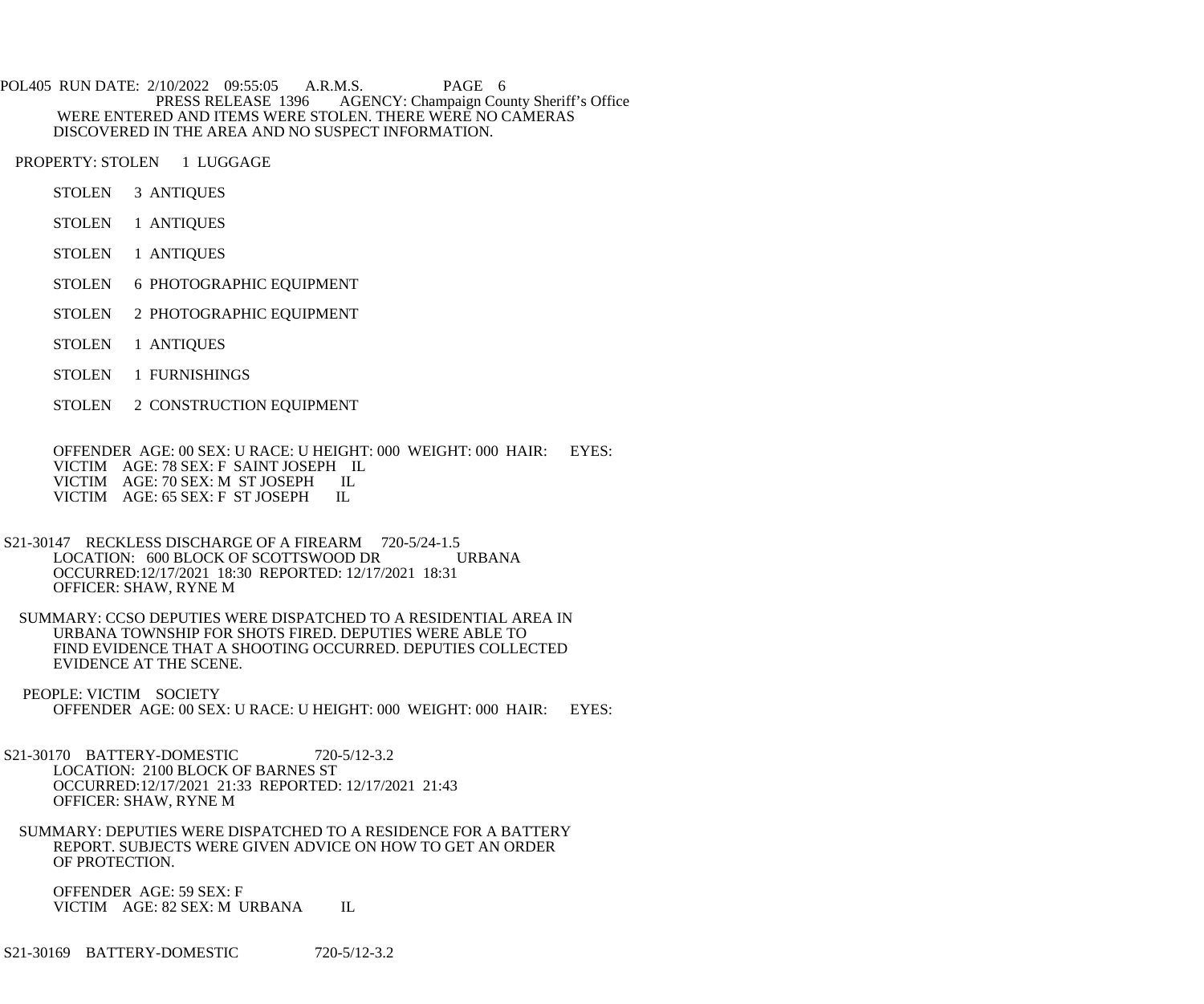POL405 RUN DATE: 2/10/2022 09:55:05 A.R.M.S. PAGE 7<br>PRESS RELEASE 1396 AGENCY: Champaign Cou AGENCY: Champaign County Sheriff's Office UNLAWFUL RESTRAINT 720-5/10-3 LOCATION: 200 BLOCK OF DEWEY ST OCCURRED:12/17/2021 22:04 REPORTED: 12/17/2021 22:04 OFFICER: WILLMORE, JUSTIN

 SUMMARY: ON DECEMBER 17, 2021, CHAMPAIGN COUNTY SHERIFF'S DEPUTIES WERE DISPATCHED TO THE 200 BLOCK OF DEWEY ST. URBANA TOWNSHIP FOR THE REPORT OF A DOMESTIC BATTERY. DEPUTIES ARRIVED ON SCENE AND SPOKE TO THE VICTIM AND LEARNED A BATTERY OCCURRED. DEPUTIES SPOKE TO THE SUSPECT AND LEARNED SHE WAS BATTERED BY THE VICTIM.

 OFFENDER AGE: 43 SEX: F OFFENDER AGE: 40 SEX: M VICTIM AGE: 43 SEX: F URBANA IL VICTIM AGE: 40 SEX: M URBANA IL

 S21-30211 WARRANT-IN STATE LOCATION: 200 BLOCK OF SCOTTSWOOD DR OCCURRED:12/18/2021 19:55 REPORTED: 12/18/2021 19:56 OFFICER: SHAW, RYNE M

 SUMMARY: DEPUTIES WERE DISPATCHED TO AN URBANA TOWNSHIP RESIDENCE FOR A DISORDERLY SUBJECT. DEPUTIES ISSUED A NTA TO ONE OF THE SUBJECTS FOR TWO MISDEMEANOR CHAMPAIGN COUNTY WARRANTS.

PEOPLE: VICTIM SOCIETY-WARRANTS/RECOVERED PROPERTY

ARRESTS: RAICES NOAH MAGE: 22 SEX: M 202 SCOTTSWOOD DR URBANA IL CHARGE: WARRANT-IN STATE WARRANT FTA|TRAFFIC CHARGE: WARRANT-IN STATE WARRANT WARRANT FRAME WARRAT: 202 SCOTTSWOOD BY: SHAW, RYNE M AT: 202 SCOTTSWOOD

S21-30283 BATTERY-DOMESTIC 720-5/12-3.2<br>DRIVING UNDER REVOKED LICENSE 625-5/6-303 DRIVING UNDER REVOKED LICENSE AGG FLEE/ATTEMPT ELUDE OFFICER 625-5/11-204.1<br>LEAVING SCENE PROPERTY DAMAGE 625-5/11-402 LEAVING SCENE PROPERTY DAMAGE FAILURE TO YIELD FROM STOP SIGN 625-5/11-904 WARRANT-IN STATE LOCATION: 1500 BLOCK OF CR 2300N OCCURRED:12/13/2021 0:01 REPORTED: 12/19/2021 20:37 OFFICER: PING, JOEL

 SUMMARY: ON DECEMBER 19, 2021, CHAMPAIGN COUNTY SHERIFF'S DEPUTIES RESPONDED TO AN ADDRESS IN SOMER TOWNSHIP FOR REPORT OF A CHECK WELFARE. THE REPORTING PERSON ADVISED METCAD THAT THEIR NEIGHBOR HAD APPROACHED THEM AND STATED THAT THEY HAD BEEN BATTERED BY THEIR HUSBAND. UPON ARRIVAL, DEPUTIES MET WITH THE VICTIM, WHO ADVISED THAT MULTIPLE BATTERIES OCCURRED BETWEEN HER AND HER HUSBAND OVER THE PAST WEEK. PHYSICAL INJURIES WERE OBSERVED ON THE VICTIM. THE SUSPECT LEFT THE SCENE PRIOR TO THE ARRIVAL OF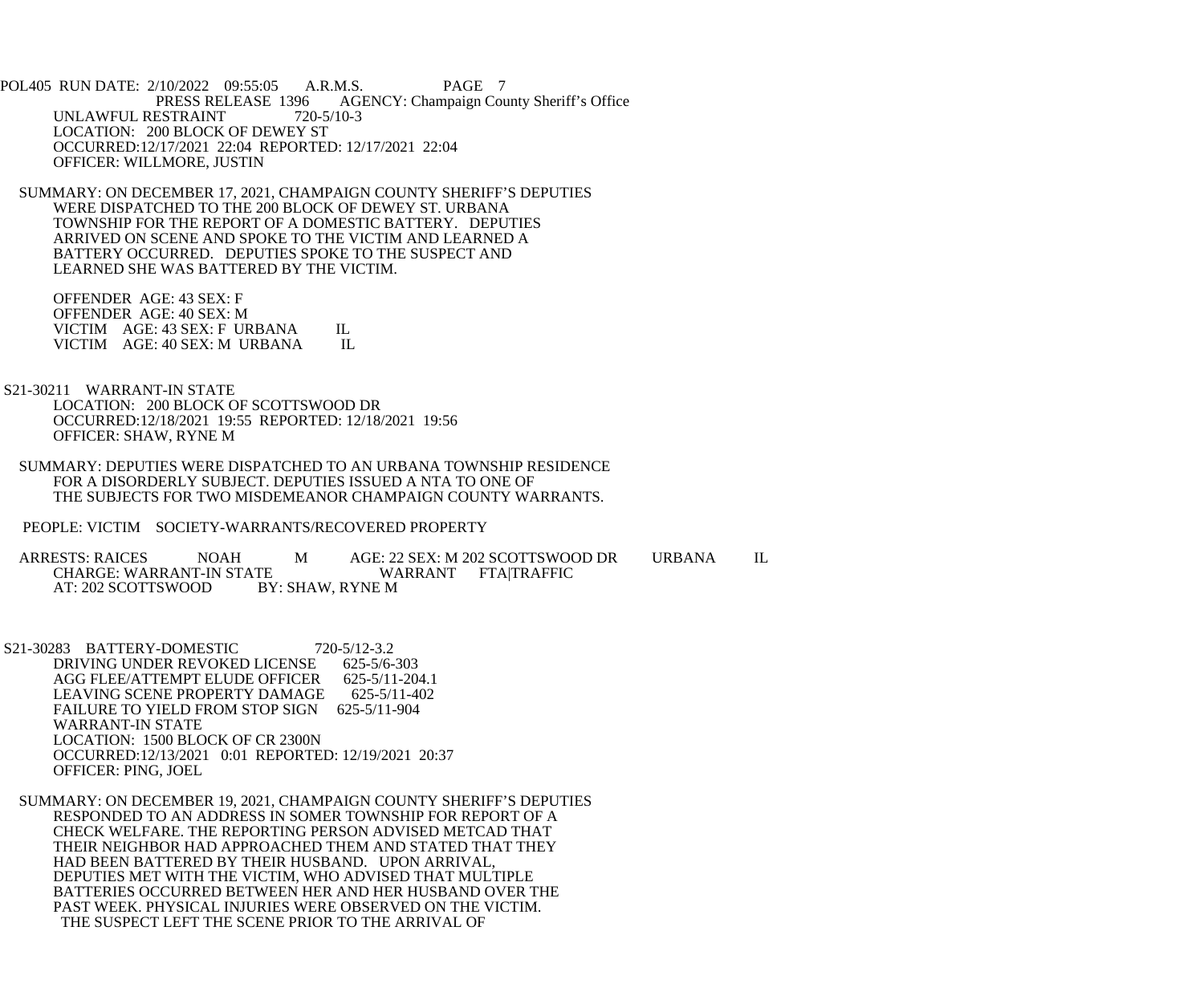POL405 RUN DATE: 2/10/2022 09:55:05 A.R.M.S. PAGE 8<br>PRESS RELEASE 1396 AGENCY: Champaign Cou AGENCY: Champaign County Sheriff's Office DEPUTIES. DEPUTIES LOCATED THE SUSPECT DRIVING A VEHICLE IN THE AREA AND ATTEMPTED TO STOP THE VEHICLE. THE VEHICLE THEN FLED THE AREA AFTER STRIKING A LIGHT POLE. A SHORT PURSUIT ENSUED. THE PURSUIT WAS TERMINATED PRIOR TO THE APPREHENSION OF THE SUSPECT. AT THIS TIME THE SUSPECT HAS NOT BEEN LOCATED OR INTERVIEWED IN RELATION TO THIS INCIDENT. NOTHING FURTHER TO REPORT AT THIS TIME.

PEOPLE: VICTIM SOCIETY

VICTIM AGE: 48 SEX: F URBANA IL

ARRESTS: EMKES DOUGLAS A AGE: 62 SEX: M 1513 2300 N #7 URBANA IL<br>CHARGE: BATTERY-DOMESTIC 720-5/12-3.2 BATTERY-DOMESTIC CHARGE: BATTERY-DOMESTIC 720-5/12-3.2 BATTERY-DOMESTIC<br>AT: 1513 2300 N BY: FERRIMAN. RICHARD AT: 1513 2300 N BY: FERRIMAN, RICHARD<br>EMKES DOUGLAS A AGE: 62 SE AGE: 62 SEX: M 1513 2300 N #7 URBANA IL<br>LICENSE 625-5/6-303 DRIVING UNDER REVOKED LIC CHARGE: DRIVING UNDER REVOKED LICENSE AT: 1513 2300 N BY: FERRIMAN, RICHARD<br>EMKES DOUGLAS A AGE: 62 SE A AGE: 62 SEX: M 1513 2300 N #7 URBANA IL<br>ELUDE OFFICER 625-5/11-204 AGG FLEE/ATTEMPT ELUDE OF CHARGE: AGG FLEE/ATTEMPT ELUDE OFFICER<br>AT: 1513 2300 N BY: FERRIMAN. RICHARI AT: 1513 2300 N BY: FERRIMAN, RICHARD<br>EMKES DOUGLAS A AGE: 62 SE A AGE: 62 SEX: M 1513 2300 N #7 URBANA IL<br>DPERTY DAMAGE 625-5/11-402 LEAVING SCENE PROPERTY DA CHARGE: LEAVING SCENE PROPERTY DAMAGE AT: 1513 2300 N BY: FERRIMAN, RICHARD<br>EMKES DOUGLAS A AGE: 62 SE AGE: 62 SEX: M 1513 2300 N #7 URBANA IL<br>TOP SIGN 625-5/11-904 FAILURE TO YIELD FROM STO CHARGE: FAILURE TO YIELD FROM STOP SIGN<br>AT: 1513 2300 N BY: FERRIMAN, RICHARI BY: FERRIMAN, RICHARD EMKES DOUGLAS A AGE: 62 SEX: M 1513 2300 N #7 URBANA IL CHARGE: WARRANT WARRANT IDOC CHARGE: WARRANT-IN STATE<br>AT: 1513 2300 N BY: FERI BY: FERRIMAN, RICHARD

 S21-30314 OTHER TROUBLE/INFO RPT LOCATION: 2500 BLOCK OF MYERS CT OCCURRED:12/20/2021 9:54 REPORTED: 12/20/2021 9:54 OFFICER: JAMES, ALEXANDER

 SUMMARY: ON 12/20/21 AT APPROXIMATELY 0956 HOURS, CHAMPAIGN COUNTY DEPUTIES WERE DISPATCHED TO AN ADDRESS IN CHAMPAIGN TOWNSHIP FOR AN UNKNOWN CALL. AFTER INVESTIGATION, IT WAS DETERMINED THAT TWO SUBJECTS WERE POSSIBLY ONLY VERBAL WITH ONE ANOTHER IN THEIR APARTMENT. BOTH SUBJECTS INVOLVED STATED THAT THEY DID NOT WANT ASSISTANCE FROM CCSO.

S21-30392 VIOLATION ORDER PROTECTION 720-5/12-3.4 LOCATION: 100 BLOCK OF GEORGE ST OCCURRED:12/20/2021 22:55 REPORTED: 12/20/2021 22:59 OFFICER: CARLSON,CHRISTOPHER T